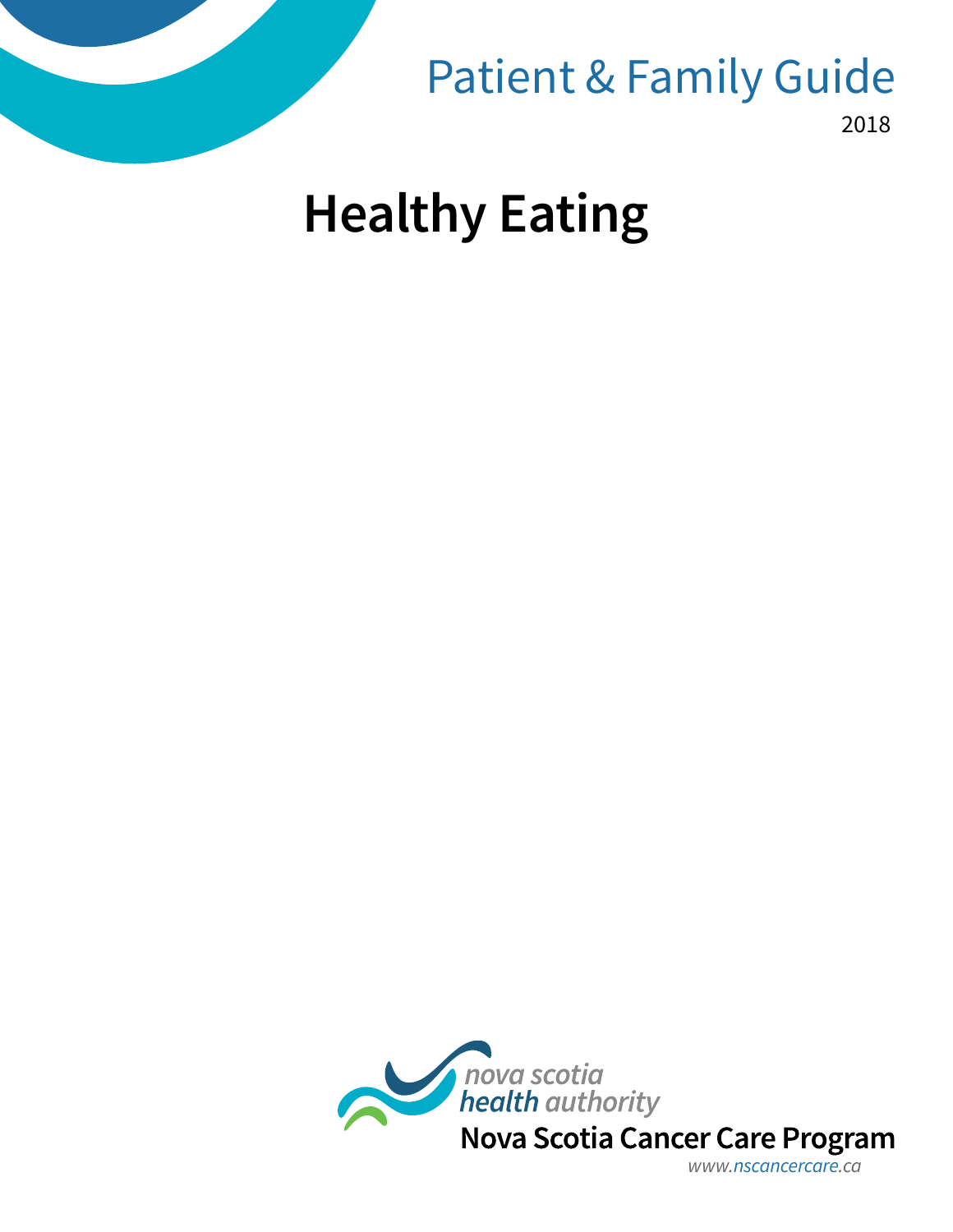## **Effects of Cancer Treatment: Healthy Eating**

**Everyone should eat healthy food, including people getting cancer treatment. You should eat foods that are high in protein and calories before, during, and after your treatment. This will help you heal, feel better, and stay strong.**

Your doctor or nurse may send you to a dietitian who has been trained to work with people who have cancer and can suggest healthy foods for you. They can also help you to cope with weight loss, not wanting to eat, or other nutrition related problems.

#### **What are high protein and high calorie foods?**

Some high protein foods are eggs, cheese, dairy products, cold meats, nuts, seeds, nut butters, tofu, and dried peas and beans.

Some foods that are high in calories are muffins, puddings, cookies, dried fruit, granola, sandwiches, ice cream, avocado, milkshakes and full fat yogurt.

#### **What other kinds of food should I eat?**

When you plan your meals and snacks, choose foods from the 4 main groups from Canada's Food Guide to Healthy Eating.

The four main food groups are:

- Fruits and vegetables
- Poultry, fish, meat, and meat alternatives
- Cereals, breads, and pasta (grain products)
- Milk and milk products

#### **How can I make healthy eating part of my life?**

• Try to eat a healthy breakfast. Many people feel more like eating in the morning.

**What are your questions? Please ask.** 

**We are here to help you.**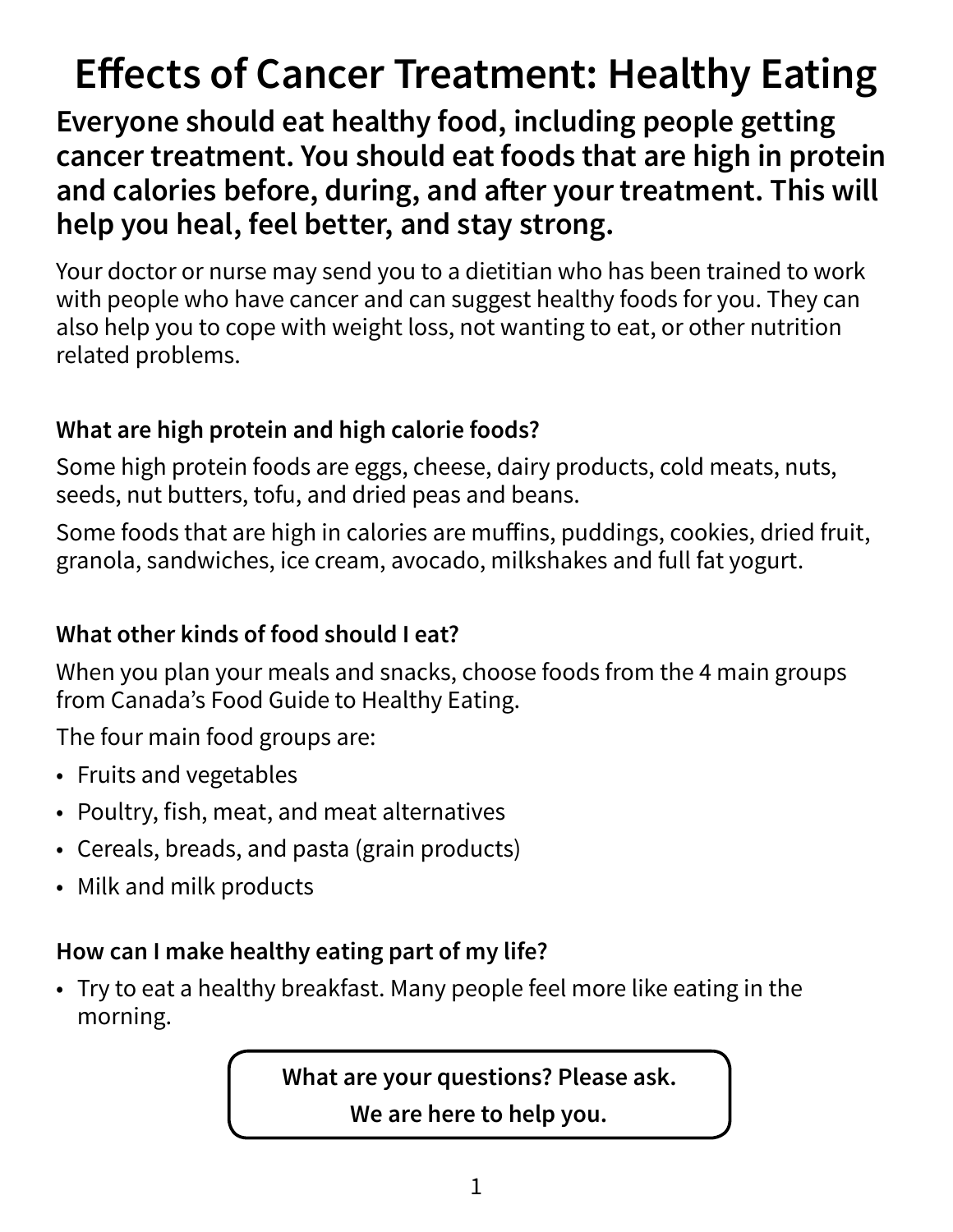- Try to eat many small meals and snacks during the day.
- Keep healthy snacks handy.
- Eat when you are most hungry.
- Cook foods that you like, so that you will want to eat.
- Plan meals ahead. Try cooking a large meal and breaking it up into 4 or 5 portions that you can put in the freezer. This will save you from cooking every day.
- Accept offers from family and friends to shop for you or make meals.
- Find out if you can get home delivery of meals, such as Meals on Wheels.
- Drink at least 8 glasses of liquid a day, such as milk, juice, soup, milkshakes, and/or eggnog.
- Keep in mind that eating well is very important during your treatment. If you don't feel like eating, try walking before meals to make yourself hungrier.

#### **Questions to ask your health care team**

Do you think I should meet with a dietitian? Should I take vitamins or supplements? Are there any special foods that I should eat? Are there any foods that I should not eat? Is it okay if I drink beer, wine or liquor? What if I lose or gain weight during treatment?

### **Looking for more information on this topic?**

You can contact the Canadian Cancer Society at www.cancer.ca or call the Cancer Information Service of the Cancer Society at 1-888-939-3333. You can also contact your local public library for books, videos, magazine articles and online health information. For a list of public libraries in Nova Scotia go to **http:// publiclibraries.ns.ca**.

For more information visit the Nova Scotia Cancer Care Program website **www.nscancercare.ca**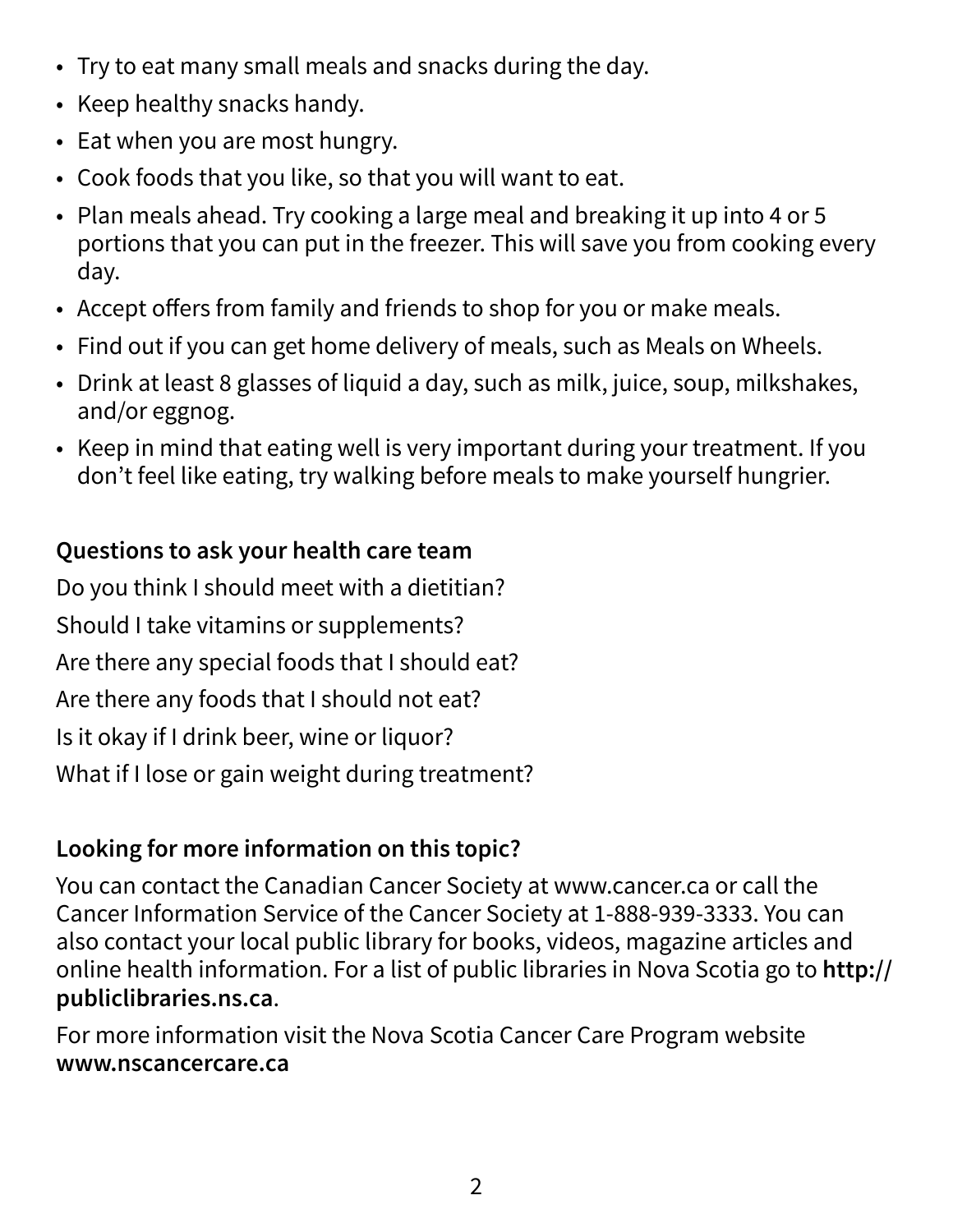| Notes: |  |
|--------|--|
|        |  |
|        |  |
|        |  |
|        |  |
|        |  |
|        |  |
|        |  |
|        |  |
|        |  |
|        |  |
|        |  |
|        |  |
|        |  |
|        |  |
|        |  |
|        |  |
|        |  |
|        |  |
|        |  |
|        |  |
|        |  |
|        |  |
|        |  |
|        |  |
|        |  |
|        |  |
|        |  |
|        |  |
|        |  |
|        |  |
|        |  |
|        |  |
|        |  |